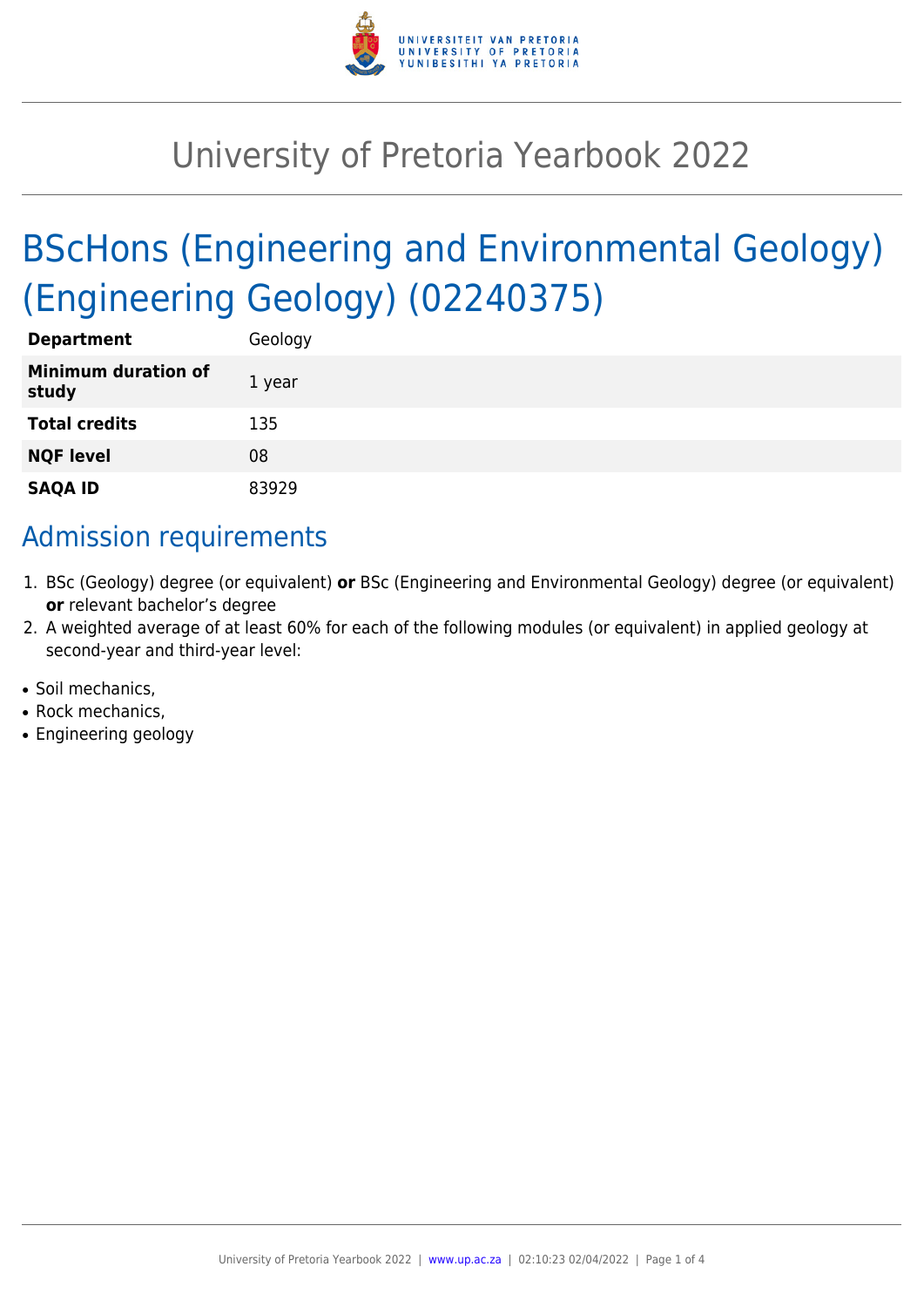

# Curriculum: Final year

### **Minimum credits: 135**

Core credits: 135

# **Core modules**

# **Site investigation project 713 (GTX 713)**

| <b>Module credits</b>         | 30.00                           |
|-------------------------------|---------------------------------|
| <b>NQF Level</b>              | 08                              |
| <b>Prerequisites</b>          | No prerequisites.               |
| <b>Contact time</b>           | 5 practicals per week (8 weeks) |
| <b>Language of tuition</b>    | Module is presented in English  |
| <b>Department</b>             | Geology                         |
| <b>Period of presentation</b> | Year                            |

#### **Module content**

Field work which includes mapping, soil and rock description, joint surveys, borehole testing, water sampling, interpretation of laboratory test results and compilation of site investigation reports. Larger projects of at least two months of fieldwork and report writing which involves surface and underground studies, mapping, drill core logging, discontinuity surveys, rock mass classification, stability analyses, interpretation of laboratory tests or pollution studies including water and/or soil sampling, interpretation of laboratory tests, development of a rehabilitation plan or groundwater model and compilation of a report. Compulsory attendance at conferences, short courses, specialist lectures, visits to construction sites and fields excursions.

# **Engineering geology of South Africa 714 (GTX 714)**

| <b>Module credits</b>         | 20.00                                                          |
|-------------------------------|----------------------------------------------------------------|
| <b>NQF Level</b>              | 08                                                             |
| <b>Prerequisites</b>          | No prerequisites.                                              |
| <b>Contact time</b>           | 2 practicals per week (5 weeks), 4 lectures per week (5 weeks) |
| <b>Language of tuition</b>    | Module is presented in English                                 |
| <b>Department</b>             | Geology                                                        |
| <b>Period of presentation</b> | Year                                                           |

#### **Module content**

Overview of site investigation phases; site investigation techniques; soil profiling and rock core description. Literature study and compilation of reports on the stratigraphy of South African rock types and engineering problems of rocks and soils within different stratigraphic units and climatic regions.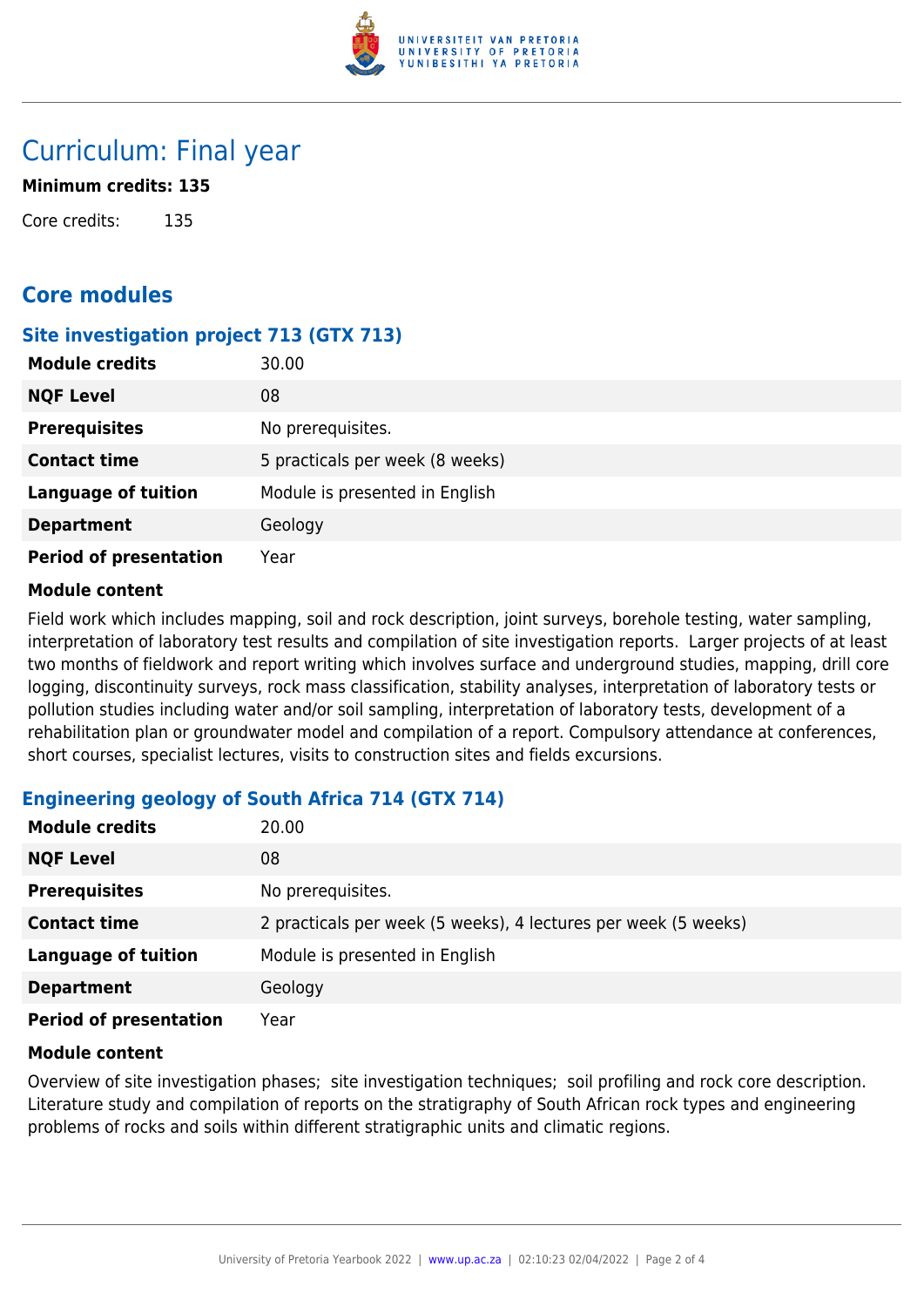

### **Environmental management and risk assessment 716 (GTX 716)**

| <b>Module credits</b>         | 20.00                                                |
|-------------------------------|------------------------------------------------------|
| <b>NQF Level</b>              | 08                                                   |
| <b>Prerequisites</b>          | No prerequisites.                                    |
| <b>Contact time</b>           | 2 practicals per week (3 weeks), 4 lectures per week |
| <b>Language of tuition</b>    | Module is presented in English                       |
| <b>Department</b>             | Geology                                              |
| <b>Period of presentation</b> | Year                                                 |

#### **Module content**

Principles of integrated environmental management; environmental impact assessment; environmental management systems (ISO 14000 series); water resource management; environmental legislation; site investigation guidelines; natural hazard risk assessment; seismicity; project management and professional business practice.Geological models and software.

# **Rock engineering 722 (GTX 722)**

| <b>Module credits</b>         | 20.00                                                          |
|-------------------------------|----------------------------------------------------------------|
| <b>NQF Level</b>              | 08                                                             |
| <b>Prerequisites</b>          | No prerequisites.                                              |
| <b>Contact time</b>           | 2 practicals per week (5 weeks), 4 lectures per week (5 weeks) |
| <b>Language of tuition</b>    | Module is presented in English                                 |
| <b>Department</b>             | Geology                                                        |
| <b>Period of presentation</b> | Year                                                           |

#### **Module content**

Mapping, description (core logging and discontinuity surveys) and classification of rock masses; engineering properties of rock masses including deformability, shear strength of discontinuities, in situ strength and permeability of rock masses; effects, theoretical derivation and practical measurements of in situ stresses.

# **Engineering applications 723 (GTX 723)**

| <b>Module credits</b>         | 15.00                                                          |
|-------------------------------|----------------------------------------------------------------|
| <b>NQF Level</b>              | 08                                                             |
| <b>Prerequisites</b>          | GTX 722                                                        |
| <b>Contact time</b>           | 2 lectures per week (5 weeks), 2 practicals per week (5 weeks) |
| <b>Language of tuition</b>    | Module is presented in English                                 |
| <b>Department</b>             | Geology                                                        |
| <b>Period of presentation</b> | Year                                                           |